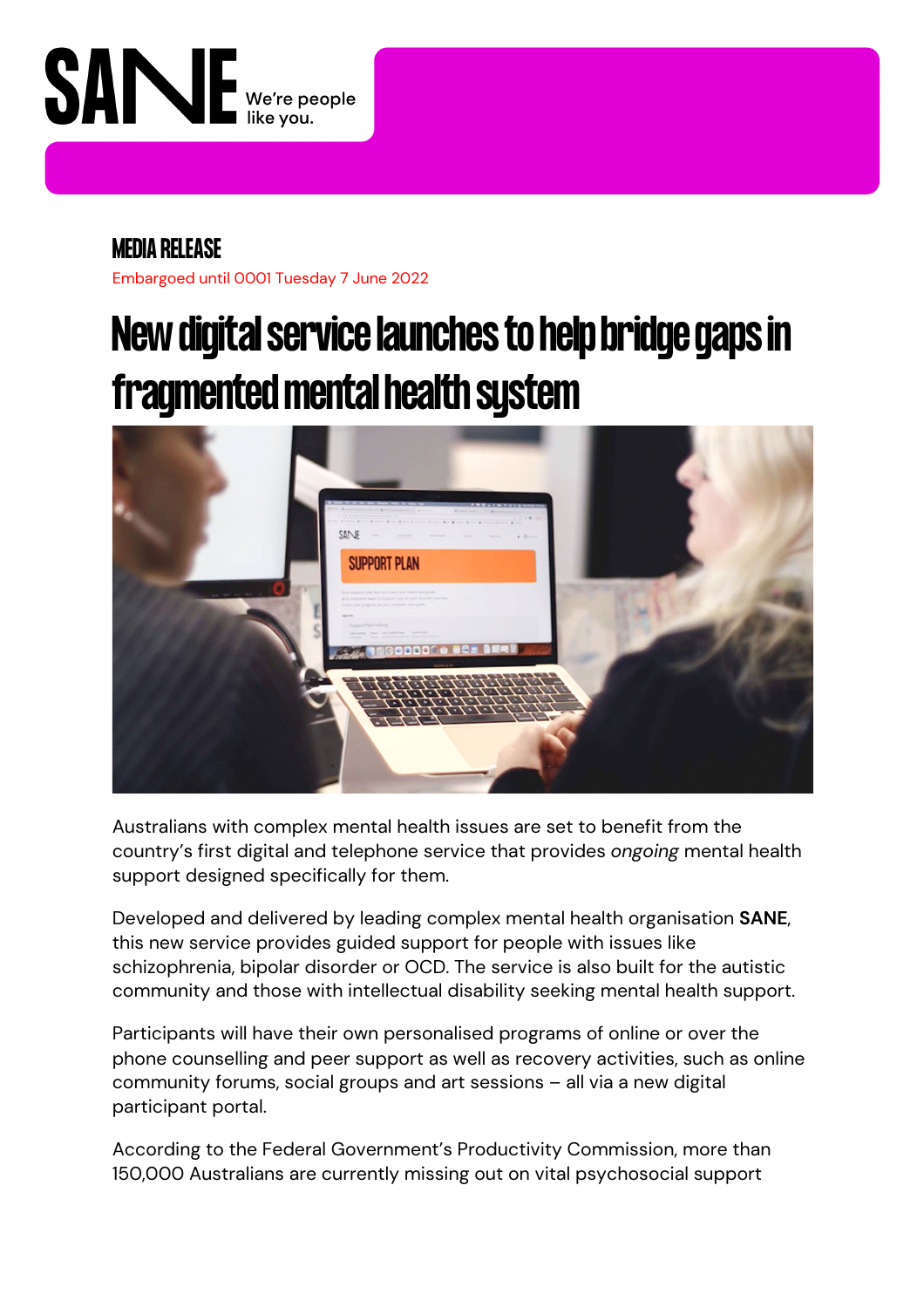

services that could help them manage daily activities, increase social connection, and improve their quality of life.

**SANE CEO, Rachel Green,** says this free service will help bridge that gap in psychosocial support as well as providing critical support to people currently on waiting lists for clinical services.

"The service we are launching today builds on 36 years of experience in complex mental health – people have told us what they need, and we understand the unique set of challenges they face," says Ms Green.

"In Australia, the road to treatment and support for people with complex mental health needs is littered with congestion, diversions and roadblocks.

"People are facing longer waiting lists for help than ever before. Some people can't afford care and others are simply being forgotten – or told it's not severe enough yet to warrant more support.

"We know thousands need a support service that is more than a one-off counselling session; a service that provides continuity and connects them to others who can help make sense of what they're going through and support them through tough times."

The new support service provided by SANE is currently available for self-referral and referral by a health professional in selected regions across Australia.

"When a person is referred, they are welcomed, befriended and supported in a way that works for them and their recovery. And, in an Australian-first, we are providing much-needed ongoing support over a period of weeks or months, including welcoming participants to our online communities," continued Ms Green.

"People will have access to counselling, peer support, group activities and health information, all through a best-in-class digital platform designed for them to easily access what they need, when they need it."

The service is delivered with the support of pilot funding under a grant from the Australian Government.

People can check their eligibility and join the service at sane.org/referral.

**-ends-**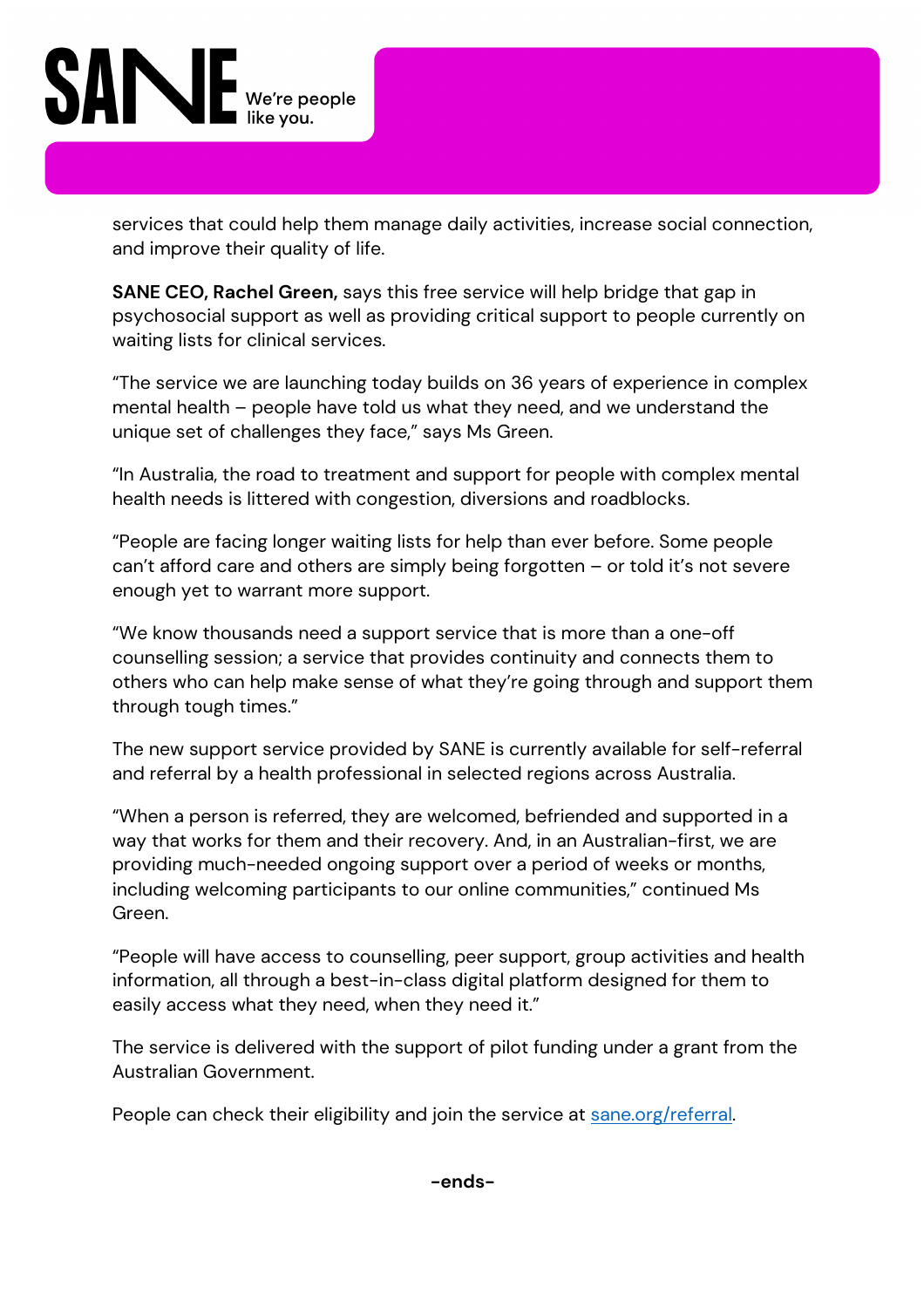

#### **Notes to editors:**

- Interviews are available with SANE employees and people with lived experience of complex mental health issues; contact details are below.
- Media reporting on mental health issues should read through evidencebased reporting guidelines: *click here for the guidelines (Mindframe)*.
- Video and images assets are available from the media team.

#### **Facts and evidence:**

- There are 880,000 with complex mental health issues in Australia source here (AIHW).
- In 2020, the Productivity Commission said that 154,000 people were missing out on psychosocial support. Source here (Productivity Commission Inquiry Report, Volume 3).
- A February 2022 survey of 1400 psychologists by the Australian Psychological Society (APS) found most psychologists had experienced increased demand for their services, with one in three unable to take new clients (up from one in 100 pre-pandemic). Source here (APS).

#### **About SANE**

SANE is the leading national mental health organisation for people with persistent, recurring or complex mental health issues and trauma. It proves a range of free digital and telehealth services to support them and their families.

Led by the voices of its community, SANE drives change to improve the lives of those living with complex mental health and end stigma and discrimination. Find out more at: www.sane.org.

#### **CONTACT**

Georgia Brown, Media Manager: 0431 113 346 georgia.brown@sane.org Liam Webster-McAllister, Media Coordinator: 03 9190 0602 liam.webstermcallister@sane.org

#### **Availability:**

In 5 regions currently: